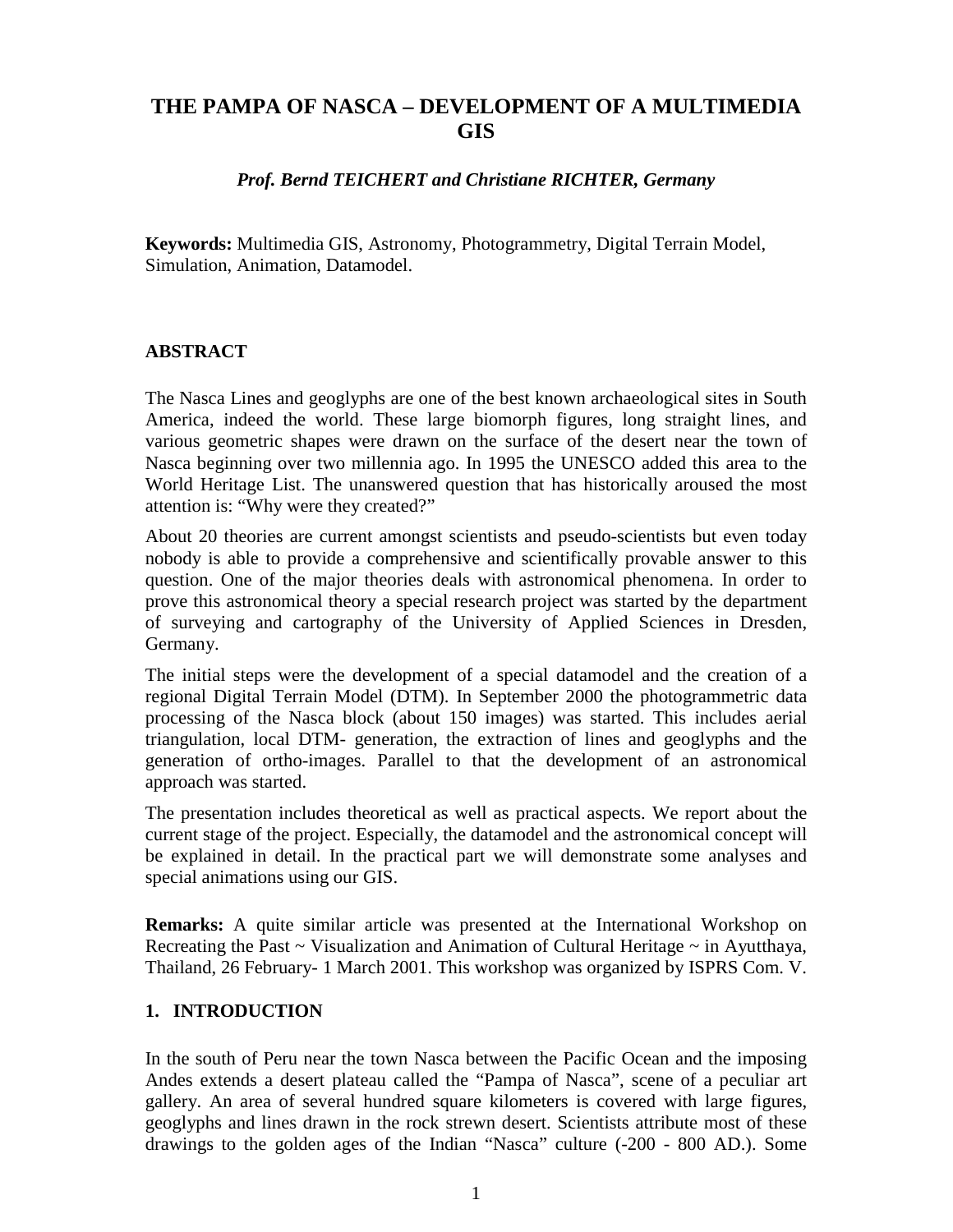figures measure over 200 m in length and the lines run up to 9 km. That's why they can only be properly viewed by eyes that are high in the sky.

The traces were caused by removing the darker (oxidized) gravel of the desert's surface to expose the lighter (unoxidized) surface below. It is remarkable how these mysterious tracings have remained intact for so many centuries. This is due to a special geographic and climatic situation, which is unique to the Peruvian coast.

For the last 50 years this archaeological site had been heavily damaged by human beings. The on-going destruction will hopefully stop now because UNESCO added this area to the World Heritage List in February 1995. In order to help to protect and preserve the historical drawings a special project has been set up by the University of Applied Sciences in Dresden.

## **2. MAJOR THEORIES**

The question that has historically aroused the most attention is "Why were these drawings created?". Many theories are current amongst the scientists but even today nobody knows which theory is the right one. Here we have to distinguish between the popular literature and some serious scientific explanations. Nevertheless professional scholars generally believe that we do not have to pay attention to what popular literature has to say about these phenomena. A very good overview is given by (Aveni, 1990); he divided all the explanations into five distinct classes:

- 1. Calendar and Astronomy
- 2. Geometry
- 3. Agriculture and Irrigation
- 4. Movement or Communication, including Walking, Running and Dancing
- 5. Artistic Expression

In our opinion the first class of those theories is doubtless of major importance. Paul Kosok called the Pampa of Nasca "The Largest Astronomy Book in the World". Unfortunately he never undertook a systematic survey of the lines for astronomical orientation. Late in 1941, Maria Reiche, a Dresden-born scientist followed his ideas and investigated the lines and the geoglyphs for more than 40 years and she found many lines and also geoglyphs which give evidence for astronomical orientations, (Reiche, 1993).

Other scientists also tried to figure out the relationship with astronomy. The first seeming systematic approach was done by Hawkins in 1969, (Morrison, 1978). He concluded that the lines showed no solar, lunar, planetary, or stellar preference and that they "as a whole cannot be explained as astronomical nor are they calendric". Because of his special way of investigation several criticisms can be made and therefore the negative results cannot be regarded as the final word on any astronomical hypothesis for the origin of the lines.

A much better study was done by Aveni (Aveni, 1990). He concluded: "In sum, then, were we to reformulate a hypothesis most consistent with the data, it would be a hybrid of the walking, the agricultural, and the astronomical hypotheses."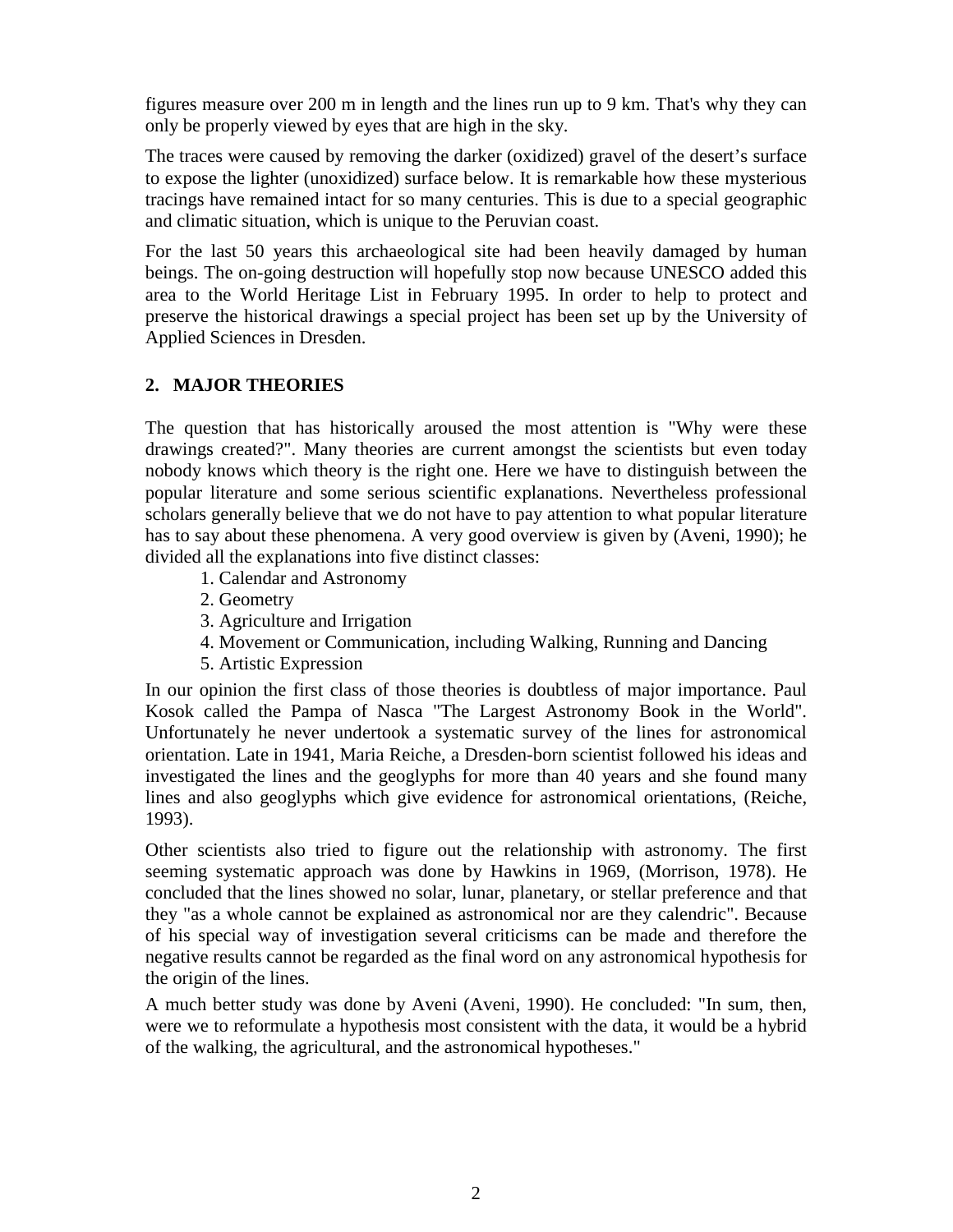## **3. PROJECT DESCRIPTION**

To give an answer about the mysteries of Nasca, it would be important to have an interdisciplinary team of experts from disciplines like Geodesy, Archaeology, Astronomy, Agriculture, Irrigation, Ethnography, Iconography, Ceramics and Culture. Our primarily interest within this research project is the astronomical question in order to find evidence of the astronomical theory. Since we still believe that some of the lines and geoglyphs can be explained as astronomical or calendric, a computer simulation and animation will be developed as well. Last but not least the development of a special datamodel incorporating all the different aspects of the various disciplines by using a commercial GIS helps to solve those problems best.

## **3.1 Astronomical approach**

One of the main parts of our project is the examination of the astronomical theory. Therefore the following components were defined:

- Generation of a regional DTM
- Photogrammetric aerial triangulation and topographic data acquisition incl. a local DTM
- Tacheometric and GPS measurements
- Determination of the two angles -azimuth and altitude- of lines, (areas and geoglyphs)
- Computation of the position of stars, planets, the sun and the moon during the Nasca-period
- Examination of the correlation between the azimuth and altitude of the lines with the computed ones of the celestial bodies
- Examination of the conformity of the celestial constellations of stars with the geoglyphs

### 3.1.1 Regional DTM of Nasca

A digital terrain model (DTM) of the whole area had been worked out by digitizing contour lines and single points by using existing topographical maps. The DTM was generated with the software "SCOP" (Schiefer, 1998).

### 3.1.2 Photogrammetric data capture

The only practical solution to capture the geographical information of this area to a adequate accuracy will be a photogrammetric approach. Therefore the aerial photos (1:10 000) of the two photoflight missions in May 1997 and May 1998 are used; for more information see Grün et. al. (Grün, 2000). The aerial triangulation has already started and we expect to have the results by the end of February. After having solved the triangulation, the lines, geoglyphs and topographic data as well as data to generate the local DTM´s will be captured and automatically stored into the database. From the most interesting sites of the Pampa digital ortho-images will be generated. Zeiss (P3, Phocus, Phodis and BINGO) instruments and software are used.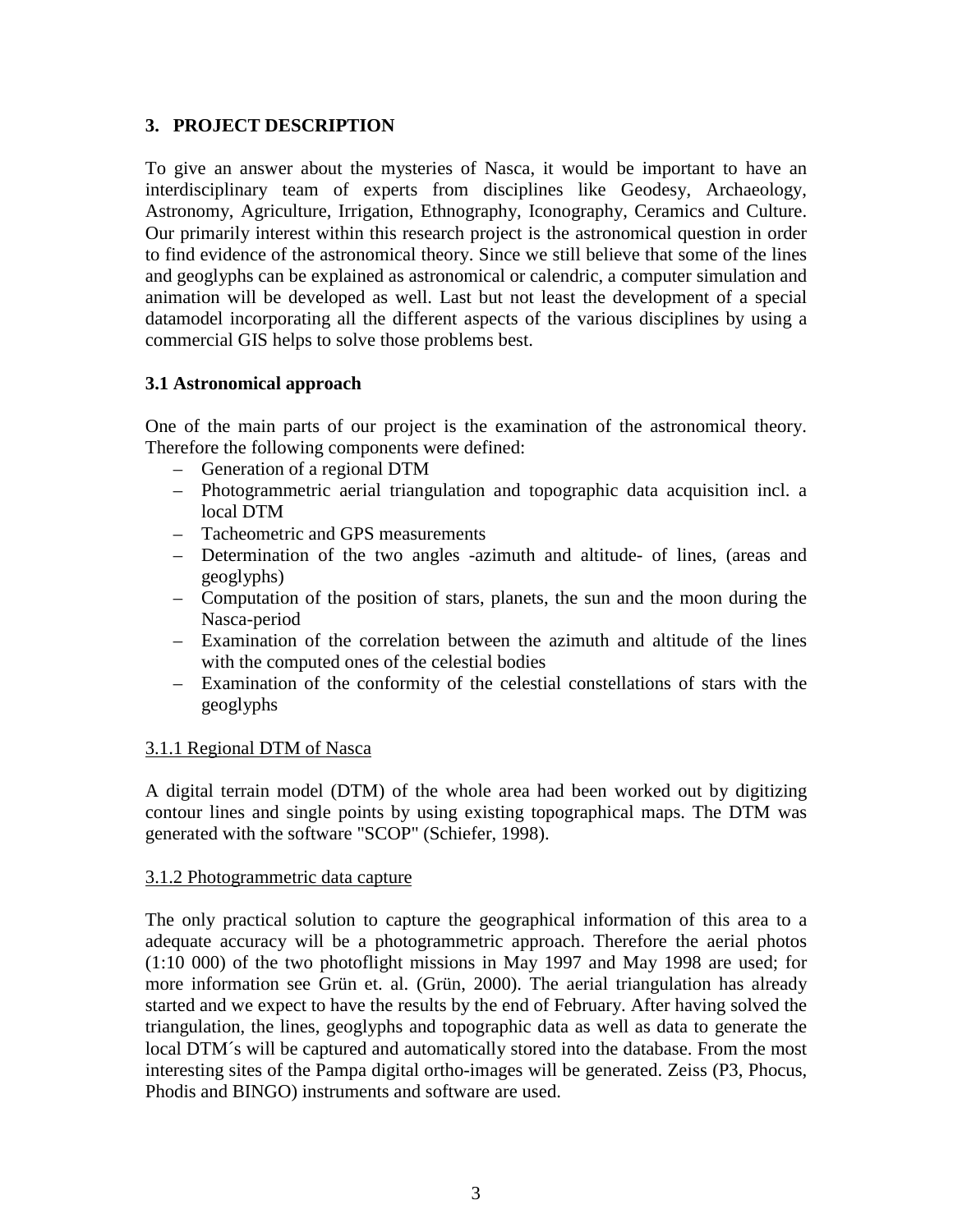

**Figure 1.** The computed regional DTM of Nasca and surroundings.

### 3.1.3 Tacheometric and GPS measurements

In July and August 1996 fieldwork was done by members and students of the University of Applied Sciences Dresden. Nine of the well known geoglyphs had been captured by tacheometric measurements and 19 line centers by GPS.

These geoglyphs as well as the line centers have been transformed into the Peruvian coordinate system (UTM Zone 18) via control points. Unfortunately the control points for the photoflights had been measured at a different epoch than the ones used in our fieldwork; so we need to transform all the coordinates into one common system.



Figure 2. GPS measurements (1996) at the Pampa of Nasca

### 3.1.4 Determination of azimuth and altitude of the lines

In order to test whether the ancient lines in the desert near Nasca show a preference for the directions of the sun, moon, planets, brighter stars, or whether the lines show any deliberate alignment with a center of some ancient pattern of stars a fully automatic procedure (software program) has to be developed. Once we have the accurate geometry of the lines in our database, the azimuth and the altitude will be computed and stored as attributes. For these computations the local horizontal system of each line is used. The astronomical azimuth of the lines can be derived from the well known equations. For the computation of the altitude the regional DTM is needed because this angle is dependent on the surrounding landscape. These two angles of each line determine the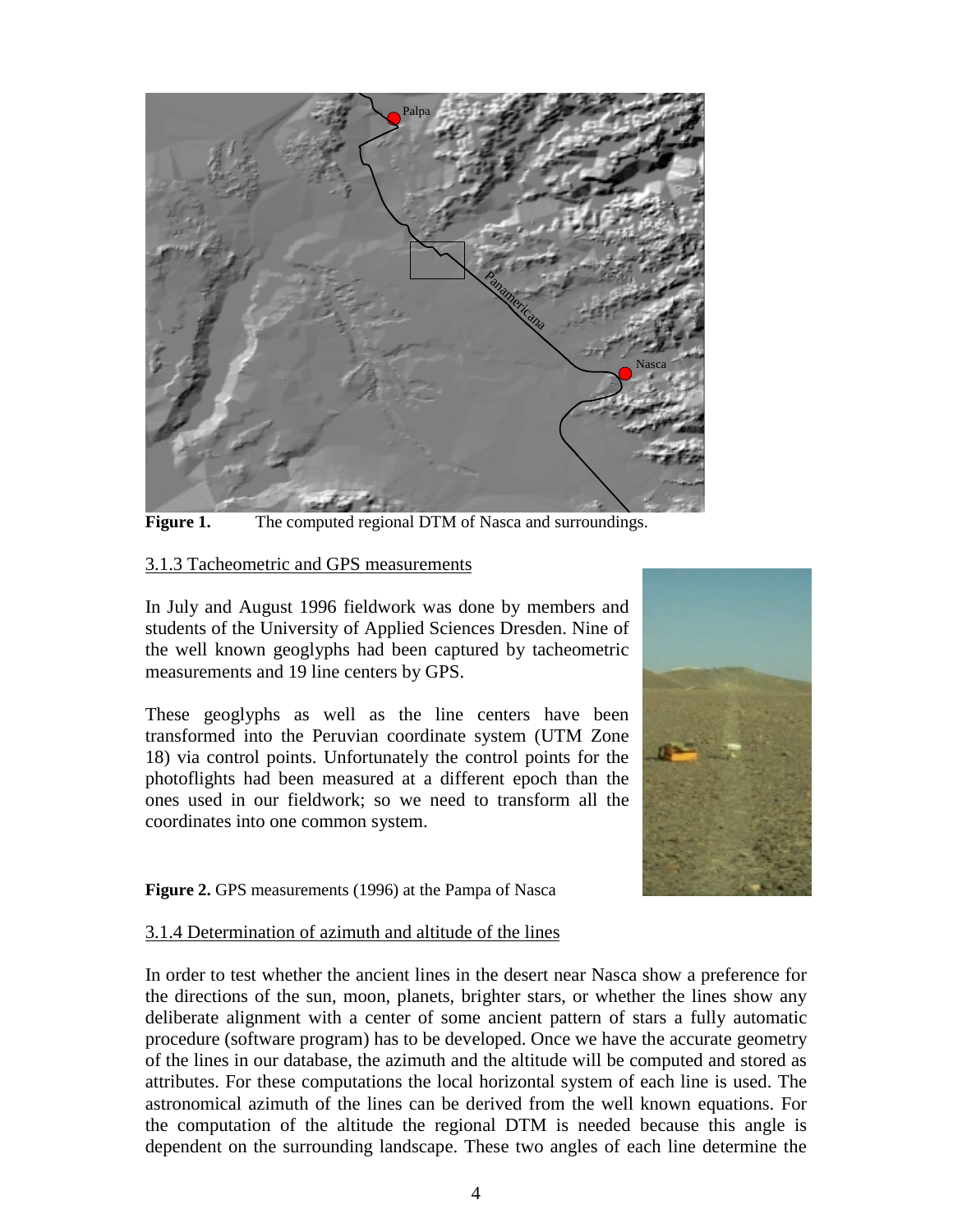astronomical direction within the local horizontal system of a possible rise or set of a celestial body.



**Figure 3.** Computer simulation: Screenshot incl. the DTM, lines, geoglyphs and celestial bodies

## 3.1.5 Position of stars, planets, the sun and the moon

The astronomical directions (azimuth and altitude) of the celestial bodies in the local horizontal system can be derived from the FK5-star-catalog and the JPL- Ephemerides. All the necessary transformations in between the different astronomical coordinate systems are well known and need not be described here. Low-cost-systems are also under investigation.

### 3.1.6 Correlation and conformity with celestial bodies

To examine the correlation between the azimuth and altitude of the lines with the computed ones of the celestial bodies the following procedure is under development:

- The altitude of lines is derived from the DTM- software "SCOP" and afterwards stored in the GIS- database "Topobase".
- Geographical coordinates (longitude and latitude) of the reference point of the line as well as the azimuth and altitude are stored in the GIS- database.
- The astronomical directions of stars, planets, the sun and the moon are computed for each relevant line in the period of the "Nasca-time" and compared with the data stored in the GIS-database.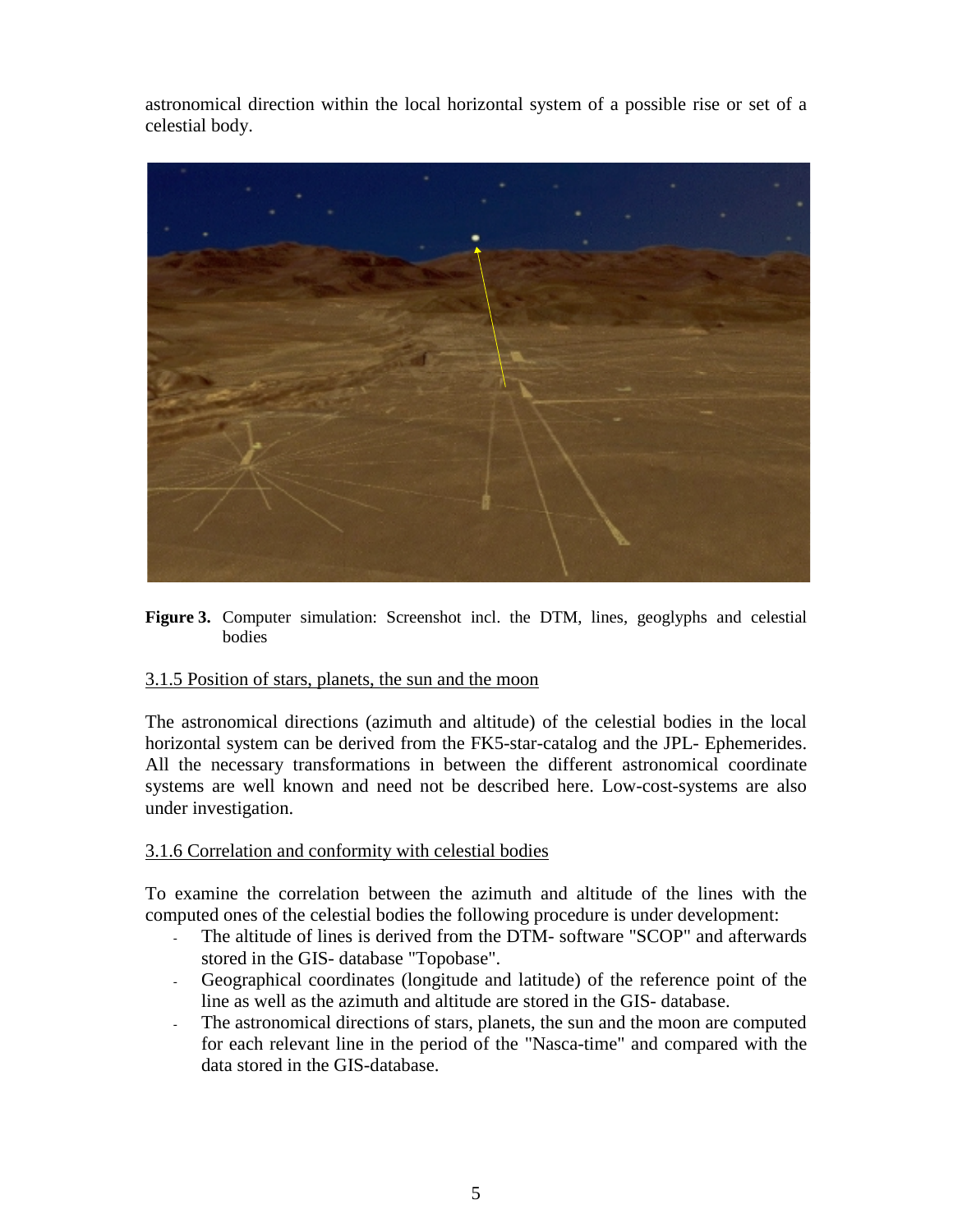The examination of the conformity of the celestial constellations of stars with the geoglyphs (figure 5) is planned.



**Figure 4.** Correlation between the azimuth and altitude of a line with the computed ones of the celestial bodies (Schiebold, 1997)



Figure 5. Conformity of the celestial constellations of stars (e.g. the Orion) with the geoglyphs (e.g. the spider)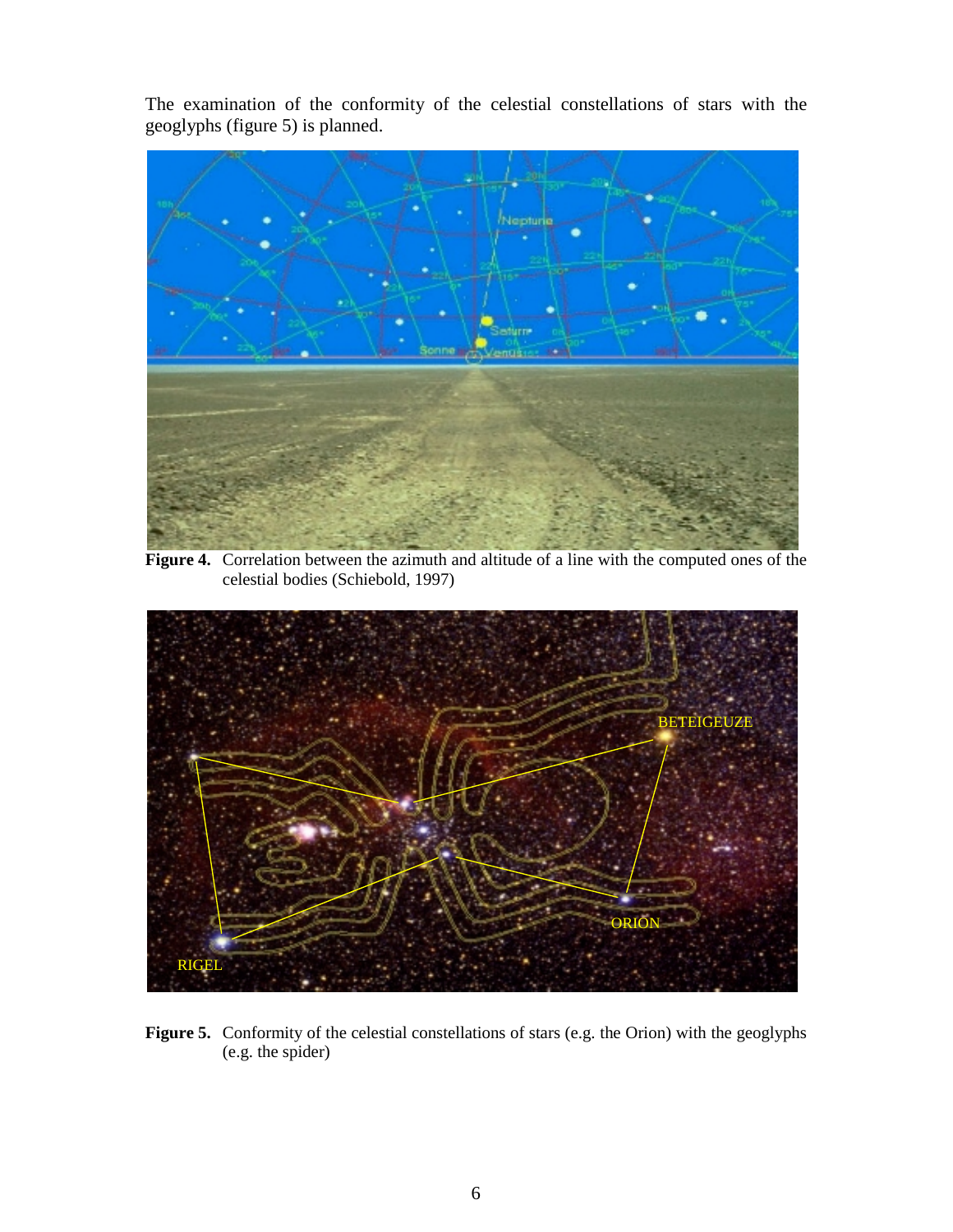## **3.2 Computer Simulation and Animation**

Another objective is the computer simulation and animation which finally will lead to a Multimedia-GIS. The simulation will show all the movements of the celestial bodies in relation to the virtual landscape of the area; this task is not yet under development. The idea is shown in figure 4.

The animation ends in a video sequence, a virtual flight over the Pampa of Nasca. A screenshot is shown in figure 6.



**Figure 6.** Screenshot of the virtual flight over the Humming bird

## **3.3 The Nasca datamodel**

There is a need for a very special datamodel which includes the geometry and attribute data. All the necessary information about the lines, geoglyphs, areas, archaeology, astronomy etc. will be captured and stored into our GIS "Topobase", which includes Oracle 8i spatial and Autodesk products (Map 2000 and Mapguide).



**Figure 7.** Configuration of the GIS "Topobase"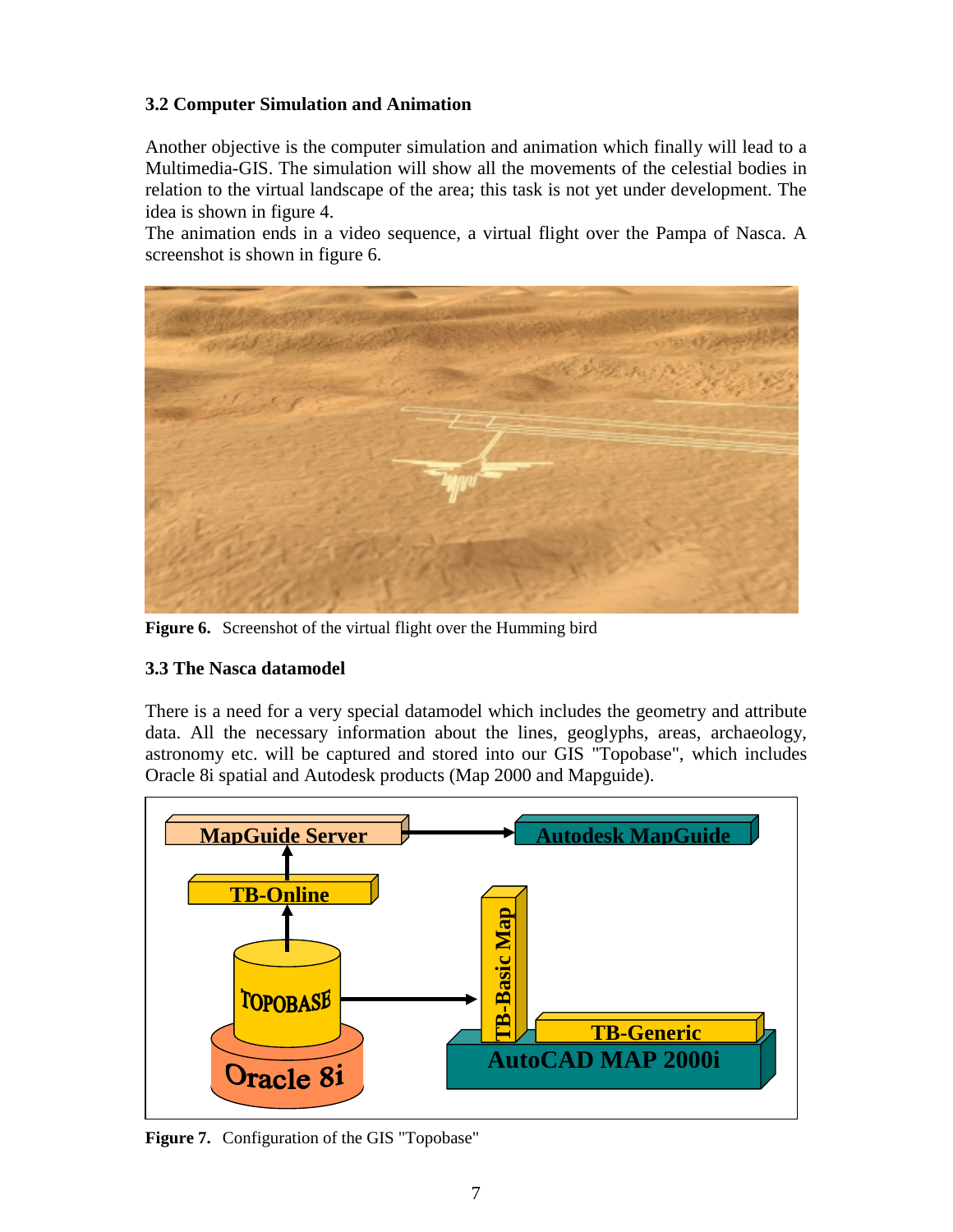The development of a spatio-temporal GIS would be necessary but its beyond of our scope. An intermediate state of the highly dynamic datamodel is shown in figure 8 in terms of an ER- Diagram.



**Figure 8.** Entity Relationship-Diagram

The following data are already stored in the GIS-database respectively in SCOP:

- Geometry and attributive data of nine famous geoglyphs, some lines, 19 line centers and major settlements, roads and rivers.
- Scanned aerial and ceramic prints and the regional DTM of the whole area.
- The registration of the description of objects (name, age, kind and percentage of destruction, date and kind of data capture, etc.) is an ongoing process.

Figure 9 shows a screenshot of the implemented Nasca-GIS. There are two main windows: the graphical (AutoCAD Map 2000i) and the alphanumerical one (TB-Generic). Taking the monkey as an example: The first window gives the geometrical information and the second window shows the attributes. This window includes all tables of the Entity Relationship-Diagram in figure 8. The ceramic in the little window is one of the discoveries of the monkey.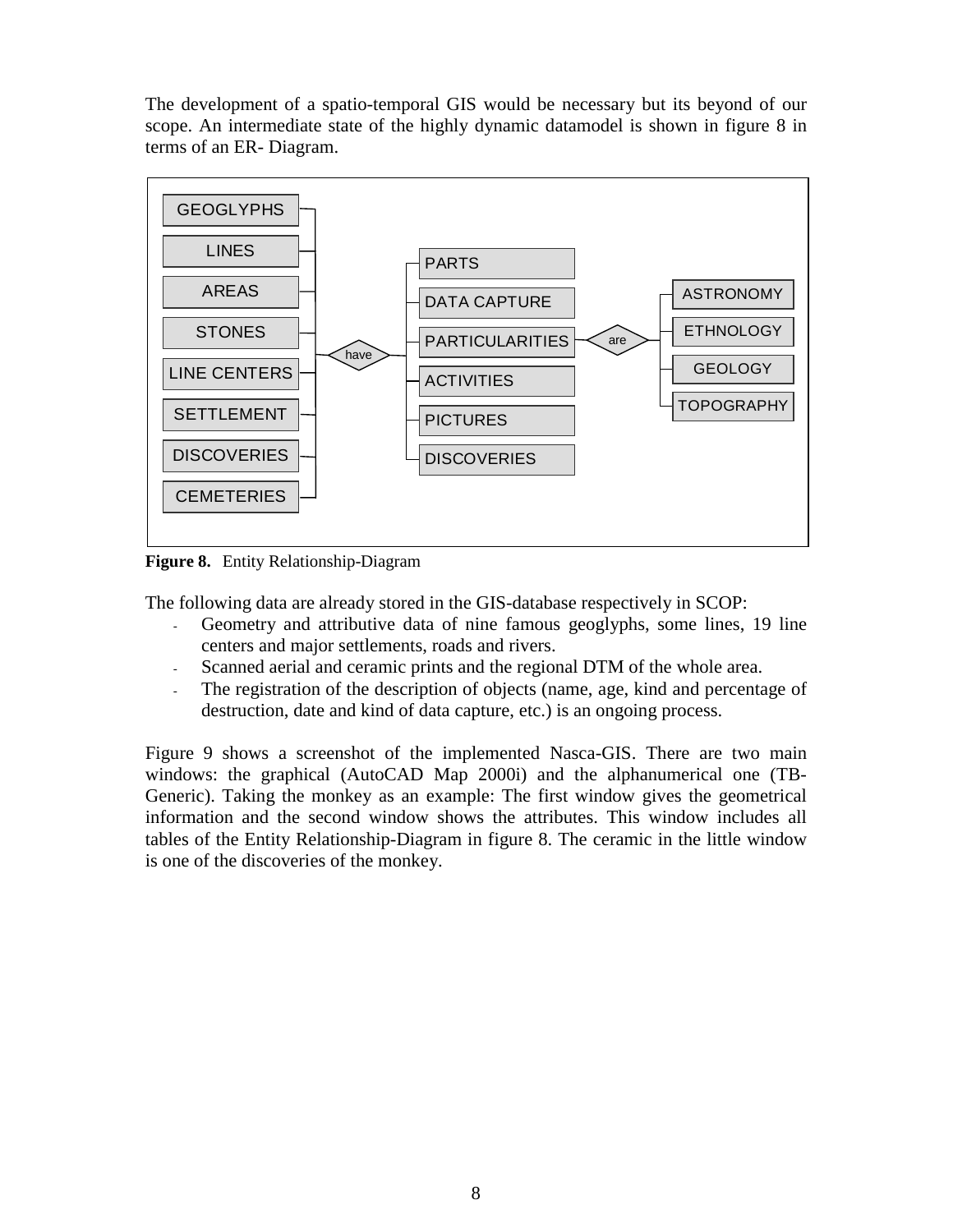|                                                 | Mi AutoCAD Map 2000i<br>$ \Box$ $\times$<br>Datei Bearbeiten Ansicht Einfügen Format Extras Zeichnen Bemaßung Ändern Fenster Map ?                                |
|-------------------------------------------------|-------------------------------------------------------------------------------------------------------------------------------------------------------------------|
|                                                 | ◘ ☞ ■ ● Q 약   ↓ ● @ ♂   ㅇ ~       高 ● ● ● ●   ㄱ ㄴ   +   ● 약 야 + 0 +     B   ? . ↑     B   X <i>O '</i> +   Y <i>☆ Y K *</i>                                       |
|                                                 | <b>BBOOKS</b><br>$\blacktriangleright$   $\blacktriangleright$ VonLayer<br>- VonLayer<br>vonFarbe<br>$\vert x \vert$<br>- VonLayer                                |
|                                                 | <b>◎ 3 │◎ ※ ╳ ℡│</b> ∆ ∆ ∧ ∧ ∪ │ ø│ │ º │ │ │ ◎ ◎ │ <mark>◎ │</mark> │ ? <mark>│</mark> │ │   □ ↓ 空 ☆ ◇ マ ヹ ヰ 光 調 調 器 ● ●                                         |
| ľ<br>$\mathscr{A}$                              | http://Daten_PZ\Autocad\Nasca_hoehen.dwg<br>$ \Box$ $\times$                                                                                                      |
| $\frac{1}{2}$<br>↙                              |                                                                                                                                                                   |
| 4<br>小<br>د<br>$\circledcirc$                   | <b>Keramik-affe.jpg</b> - 30 % ( $\blacksquare\blacksquare$                                                                                                       |
| 88<br>$\circ$                                   | Datei Bearbeiten Bild Optionen<br>Ansicht Hilfe Unterstützen                                                                                                      |
| $+$<br>$\Box$<br>$\mathcal{C}_{i}$<br>ပ         |                                                                                                                                                                   |
| $\circ$<br>囿                                    |                                                                                                                                                                   |
| $\sim$<br>$\Box$                                |                                                                                                                                                                   |
| $\circ$<br>吲<br>$\rightarrow$                   |                                                                                                                                                                   |
| 马<br>7                                          |                                                                                                                                                                   |
| $\mathbf{L}$<br>$\bullet$<br>$\frac{1}{2}$<br>Ÿ |                                                                                                                                                                   |
| $\boxed{\circ}$<br>Ï                            |                                                                                                                                                                   |
| $\overline{A}$<br>Ï                             |                                                                                                                                                                   |
|                                                 | <b>Geoglyph</b><br>$\Box$<br>lx                                                                                                                                   |
|                                                 | Fid: $11$<br>Name: Monkey<br>Category: Zoology<br>Ξ                                                                                                               |
|                                                 |                                                                                                                                                                   |
|                                                 | <b>Description</b><br><b>Historical classification</b><br><b>Destruction</b><br>Only one Line<br>Culture<br>Kind<br>∶ Vehicles                                    |
|                                                 | ∶ Yes<br><b>Late Nasca period</b><br>$\overline{\phantom{a}}$<br>Ξ<br>Entrance/Exit<br>Era<br>Percentage: 20 %<br>1400 - 600 AC<br>÷ very close                   |
|                                                 | Crossing lines<br>Source of information: Unknown<br>∶ No                                                                                                          |
|                                                 | Construction<br><b>Exampound curve (tail)</b>                                                                                                                     |
|                                                 |                                                                                                                                                                   |
|                                                 | Remarks<br>i it's dummy data only                                                                                                                                 |
|                                                 | <b>Interesting Stones</b>                                                                                                                                         |
|                                                 | ASTRONOMY<br><b>PICTURES</b>                                                                                                                                      |
|                                                 | <b>INCLUDED FIGURE</b><br>DATA CAPTURE<br>PARTS<br><b>ACTIVITIES</b><br><b>DISCOVERIES</b>                                                                        |
|                                                 |                                                                                                                                                                   |
|                                                 | Picture: D: [ [ ]<br>Fid: $\sqrt{1}$<br>Object: 11<br>Name<br>: Ceramics                                                                                          |
|                                                 | <b>Details</b><br><b>Historical classification</b>                                                                                                                |
|                                                 | Location of discovery: Pampa of Nasca<br>Era<br>$\frac{1}{400}$ - 600 AC<br>$\overline{\phantom{a}}$                                                              |
|                                                 | Deposit<br>Cultural phase<br>$\overline{\mathbf{r}}$<br><b>Unknown</b><br>Late Nasca period                                                                       |
|                                                 | Source of information: Unknown                                                                                                                                    |
|                                                 | Description<br>$\overline{\phantom{a}}$<br>Н<br>1 von 1 (Filter aktiv)                                                                                            |
|                                                 | $\blacktriangleright$ $\blacktriangleright$ $\mathsf{H}$<br>√<br>$\pmb{\times}$<br>$\ast$<br>К                                                                    |
|                                                 | $* V  \circ  V  \times  S $ $\oplus$<br>6 von 9<br>安溪区<br> 4 <br>$\blacktriangleright \vert \blacktriangleright \vert \negthickspace \vert \mathbf{x} \vert$<br>C |

**Figure 9.** Screenshot of the Nasca-GIS

## **ACKNOWLEDGMENT**

For sponsoring this project with the modern GIS "Topobase" we like to thank the German representatives of the international companies C-Plan (Mr. Markus) and Autodesk/Munich (Mr. Borchert). We are also very grateful for the support given by SLSA (Swiss-Liechtenstein Foundation for Archaeological Research Abroad), the ETH Zürich, M.O.S.S. Dresden and Quimico Suiza the representative of Leica AG in Lima/Peru.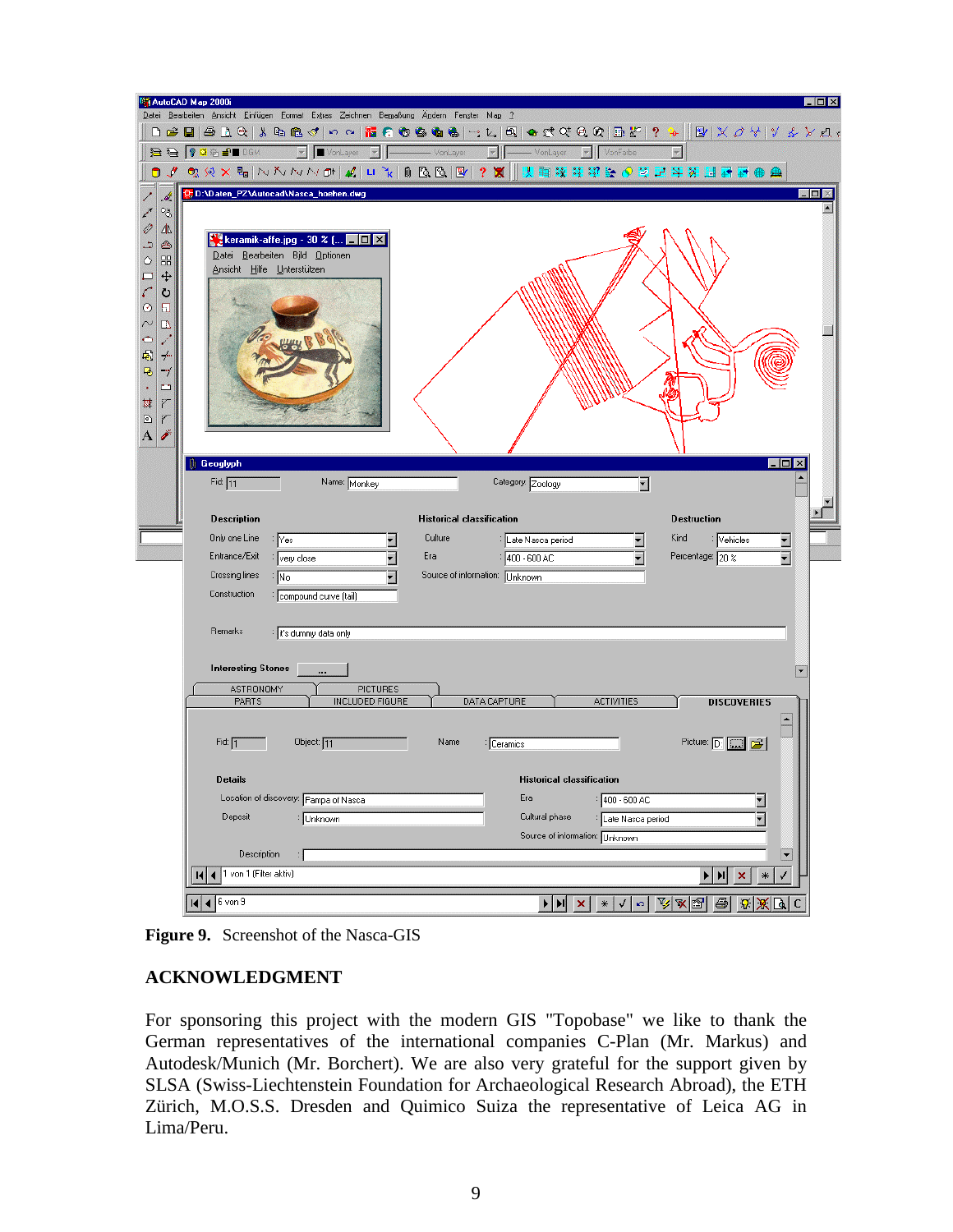#### **REFERENCES**

- Allen, K.M.S., Green, S.W., Zubrow, E.B.W., 1990, Interpreting space: GIS and archaeology. Taylor & Francis, London
- Aveni, A., (Editor), 1990, The Lines of Nazca. Memoirs of the American Philosophical Society, Volume 183
- Ebelt, E., 1999, Datenanalyse für das Nasca-GIS auf der Grundlage des RDBMS Informix and SICAD/open. Diploma Thesis, HTW Dresden, unpublished
- Grün, A, Bär, S., Beutner, S., 2000, Signals in the sand: 3-D recording and visualization of the Nasca geoglyphs. PFG, Vol. 6
- Hagenberg, H., 1997, Aufbau und Erprobung eines DGM mit dem Programmsystem ER-Mapper. Diploma Thesis, HTW Dresden, unpublished
- Hawkins, G., 1969, Ancient lines in the peruvian desert. Special report No. 906-4 of the Smithonian Institute, Cambridge
- Morrison, T., 1987, Pathways to the Gods, the Mystery of the Andes Lines. London
- Mühlich, M., 1997, Entwurf eines relationalen Datenmodelles für das Nasca-GIS. HTW Dresden, Diploma Thesis, HTW Dresden, unpublished
- Reiche, M., 1968, Geheimnis der Wüste Mystery on the Desert Secreto de la Pampa. **Stuttgart**
- Reiche, M., 1993, Contribuciones a la Geometria y Astronomia en el Antiguo Peru. Lima
- Richter, K., 1997, Aufbau eines DGM für das Gebiet Nasca als Grundlage einer 3D-Simulation. Diploma Thesis, HTW Dresden, unpublished

Schiebold, M., 1997, Digitale Erfassung der Linien und Figuren in der Steinwüste von Nasca/Peru. Diploma Thesis, HTW Dresden, unpublished

- Schiefer, T., 1998, Erstellung eines Digitalen Geländemodells für das Gebiet Nasca mit dem Programm SCOP. Diploma Thesis, HTW Dresden, unpublished
- Teichert, B., 1996, Conception of the Nasca-GIS. Proceedings of the FIG Commission 3 Seminar, Copenhagen
- Teichert, B., 1997, Die Nasca Linien Zeit in archäologischen GIS. Tagungsband "Zeit als weitere Dimension in GIS" , Universität Rostock
- Teichert, B., 1998, The Nasca Lines GIS Technology for Cultural Heritage. Proceedings of the FIG Congress, Brighton
- Teichert, B., Richter, Ch., 2001, The Nasca Lines and Geoglyphs On the way to a Multimedia GIS. ISPRS Congress, Ayutthaya/Thailand, to be published
- Waberzeck, T., 1998, Erstellung eines Datenmodells für das Nasca-Projekt. Diploma Thesis, HTW Dresden, unpublished

#### **CONTACT**

Prof. Bernd Teichert and Christiane Richter Hochschule für Technik und Wirtschaft Dresden (FH) University of Applied Sciences Department of Surveying and Cartography Friedrich-List-Platz 1 D-01069 Dresden GERMANY Tel. + 49 351 462 3179 Fax + 49 351 462 2191 E-mail: teichert@htw-dresden.de or crichter@htw-dresden.de